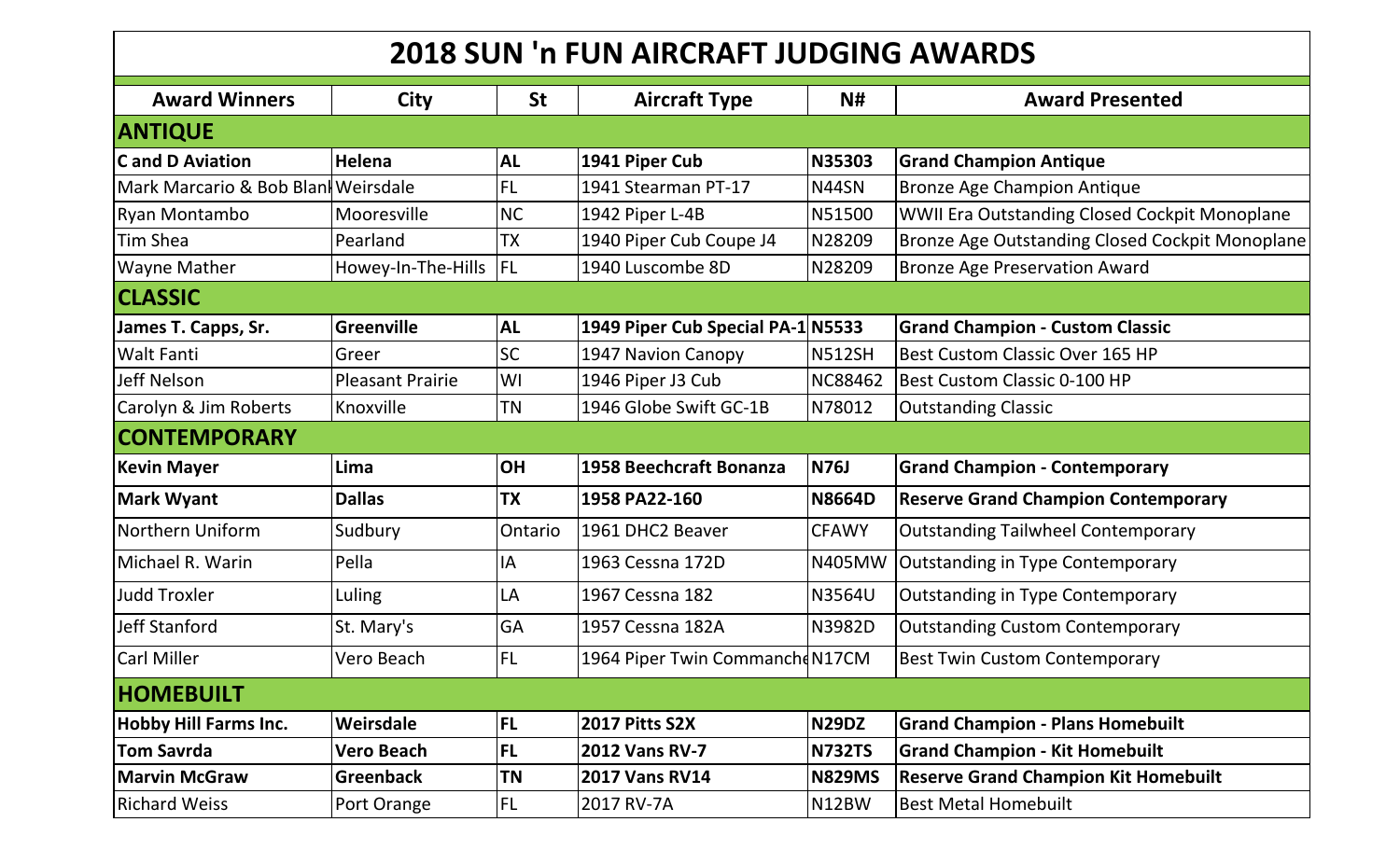| Lance Hooley                    | Kissimmee            | <b>FL</b> | 2017 Jet Eze                         | <b>N815EY</b> | <b>Best Owner Design Homebuilt</b>            |  |  |
|---------------------------------|----------------------|-----------|--------------------------------------|---------------|-----------------------------------------------|--|--|
| <b>Robert Anderson</b>          | <b>Stillwater</b>    | OK        | <b>2015 Vans RV8</b>                 | <b>N184GC</b> | Best Builder Workmanship Homebuilt            |  |  |
| Sarah and Marvin Wessel         | Chandler             | <b>AZ</b> | 2014 Lancair ES RG                   | <b>N546ES</b> | <b>Best Composite Homebuilt</b>               |  |  |
| <b>Bill Clapp</b>               | Adel                 | GA        | 2014 Saberwing                       | N120SW        | Best Auto Engine Homebuilt                    |  |  |
| Robert & Joan Zaleski           | <b>Naples</b>        | <b>FL</b> | 2017 Sling 2                         | N979Z         | <b>Best Interior Homebuilt</b>                |  |  |
| <b>Steve Corrado</b>            | Morristown           | <b>FL</b> | 2017 Carbon Cub EX                   | <b>N699S</b>  | <b>Best Fabric Homebuilt</b>                  |  |  |
| Bill Wallace & Jim Guld         | Port Orange          | <b>FL</b> | 1968 Jodel D-11                      | <b>N6858D</b> | <b>Best Antique Homebuilt</b>                 |  |  |
| <b>Blake &amp; Sandy Thomas</b> | The Villages         | <b>FL</b> | 2012 Sopwith Schneider               | <b>N394FF</b> | <b>Best Tribute Homebuilt</b>                 |  |  |
| <b>Colton Brown</b>             | Hayesville           | <b>NC</b> | 2016 Just Aircraft Highlander N360ER |               | <b>Outstanding Homebuilt</b>                  |  |  |
| <b>Bill Glatti</b>              | <b>Boynton Beach</b> | <b>FL</b> | 2018 Vans RV3B                       | N73WG         | <b>Outstanding Homebuilt</b>                  |  |  |
| James Miller                    | <b>Sun Prarie</b>    | WI        | 2004 Vans RV-8                       | <b>N312JM</b> | <b>Outstanding Homebuilt</b>                  |  |  |
| <b>Brett Schuck</b>             | Elkhart              | IN        | 1996 Staudacher S300                 | N66TK         | <b>Outstanding Homebuilt</b>                  |  |  |
| <b>Richard Weiss</b>            | Port Orange          | <b>FL</b> | 2017 RV-7A                           | 214428        | Perseverance Award (Ribbon)                   |  |  |
| Ed Faciszewski                  | <b>Bluffton</b>      | <b>SC</b> | $RV-8$                               | <b>N503EF</b> | Perseverance Award (Ribbon)                   |  |  |
| Ed Hoepner                      | Morden               | <b>MP</b> | Glasair 3                            | <b>CGKVE</b>  | Perseverance Award (Ribbon)                   |  |  |
| <b>LIGHT SPORT AIRCRAFT</b>     |                      |           |                                      |               |                                               |  |  |
| <b>Kris Siuba</b>               | Dekalb               | IL        | 2017 Ekolot Topaz                    | N468KM        | <b>Best Commercial Fixed Wing Light Sport</b> |  |  |
| <b>ROTORCRAFT</b>               |                      |           |                                      |               |                                               |  |  |
| Auto Gyro                       | Stevensville         | <b>MD</b> | 2017 Auto Gyro MTO Sport   N320QT    |               | <b>Outstanding Rotocraft</b>                  |  |  |
| Ludwig - Nicholas - Ladas       | Miami                | <b>FL</b> | 2017 American Ranger AR-1   N111NL   |               | <b>Outstanding Rotocraft</b>                  |  |  |
| <b>SEAPLANE</b>                 |                      |           |                                      |               |                                               |  |  |
| <b>Vincent Sosa</b>             | <b>San Antonio</b>   | <b>TX</b> | 1950 Grumman Mallard G-7 N147MV      |               | <b>Grand Champion - Seaplane</b>              |  |  |
| <b>Ramon Torres</b>             | <b>Mulberry</b>      | <b>FL</b> | 1972 Lake LA-4-200                   | <b>N238RT</b> | <b>Reserve Grand Champion Seaplane</b>        |  |  |
| Michael Megler                  | Clermont             | FL.       | 1988 Lake Renegade                   | <b>N8407W</b> | <b>Best Amphibian</b>                         |  |  |
| Douglas Karlsen                 | Deland               | FL.       | 2017 Aeroprakt A-22                  | <b>N224AA</b> | <b>Best Homebuilt Seaplane</b>                |  |  |
| <b>ULTRALIGHT</b>               |                      |           |                                      |               |                                               |  |  |
| <b>Michael Theeke</b>           | Wildwood             | <b>GA</b> | 2018 Skycycle Trike One Seat         |               | <b>Grand Champion - Ultralight</b>            |  |  |
| <b>Hummel Aviation</b>          | Bryon,               | OH        | 2017 Hummel Ultracruiser             |               | <b>Best Commercial Fixed Wing Ultralight</b>  |  |  |
|                                 |                      |           |                                      |               |                                               |  |  |